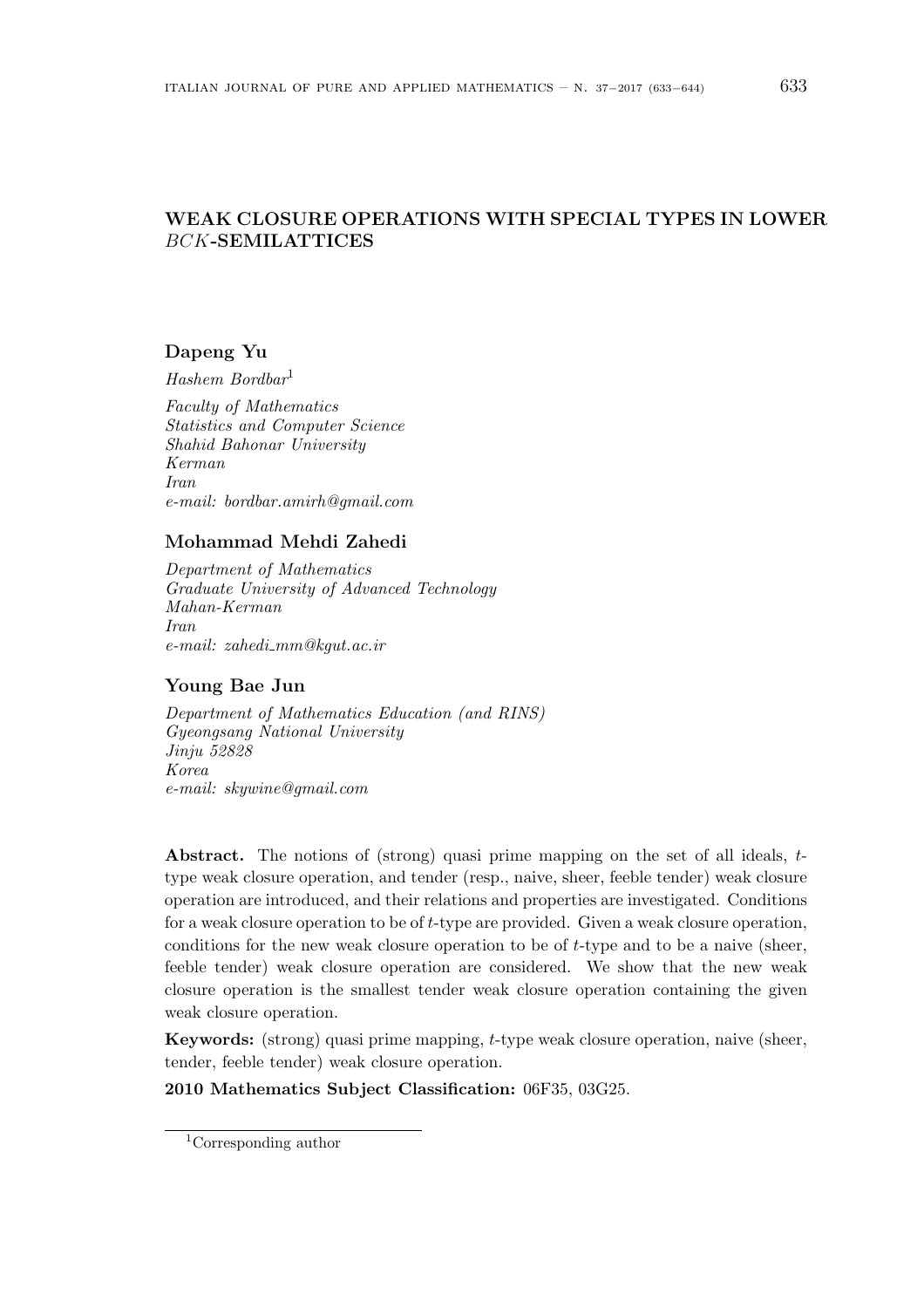#### **1. Introduction**

In [4], Bordbar et al. introduced a weak closure operation, which is more general form than closure operation, on ideals of *BCK*-algebras. Bordbar and Zahedi [2], [3] studied a finite type closure operations and semi-prime closure operations on *BCK*-algebras. Regarding weak closure operation "*cl*", they defined another weak closure operation "*clt*" in [1].

In this paper, we introduce the notions of (strong) quasi prime mapping on the set of all ideals, *t*-type weak closure operation, and tender (resp., naive, sheer, feeble tender) weak closure operation, and investigates their relations and properties. We provide conditions for a weak closure operation to be of *t*-type.

We consider conditions for "*cl<sub>t</sub>*" to be a *t*-type weak closure operation.

We discuss conditions for " $cl_t$ " to be a naive (sheer, feeble tender) weak closure operation.

We show that "*cl<sub>t</sub>*" is the smallest tender weak closure operation containing the weak closure operation "*cl*".

#### **2. Preliminaries**

A *BCK/BCI*-algebra is an important class of logical algebras introduced by K. Iséki and was extensively investigated by several researchers.

An algebra (*X*; *∗,* 0) of type (2*,* 0) is called a *BCI-algebra* if it satisfies the following conditions

- (I)  $(\forall x, y, z \in X)$   $(((x * y) * (x * z)) * (z * y) = 0),$
- (II)  $(\forall x, y \in X) ((x * (x * y)) * y = 0),$
- (III)  $(\forall x \in X)$   $(x * x = 0)$ ,
- (IV)  $(\forall x, y \in X)$   $(x * y = 0, y * x = 0 \Rightarrow x = y)$ .

If a *BCI*-algebra *X* satisfies the following identity

(V)  $(\forall x \in X)$   $(0 * x = 0)$ ,

then *X* is called a *BCK-algebra*.

A *BCK*-algebra *X* is called a *lower BCK-semilattice* (see [8]) if *X* is a lower semilattice with respect to the *BCK*-order.

A subset *A* of a *BCK/BCI*-algebra *X* is called an *ideal* of *X* (see [8]) if it satisfies

 $(2.1)$  0  $\in$  *A*,

(2.2) 
$$
(\forall x \in X) (\forall y \in A) (x * y \in A \Rightarrow x \in A).
$$

Note that every ideal *A* of a *BCK/BCI*-algebra *X* satisfies the following implication (see [8]).

(2.3) 
$$
(\forall x, y \in X) (x \le y, y \in A \Rightarrow x \in A).
$$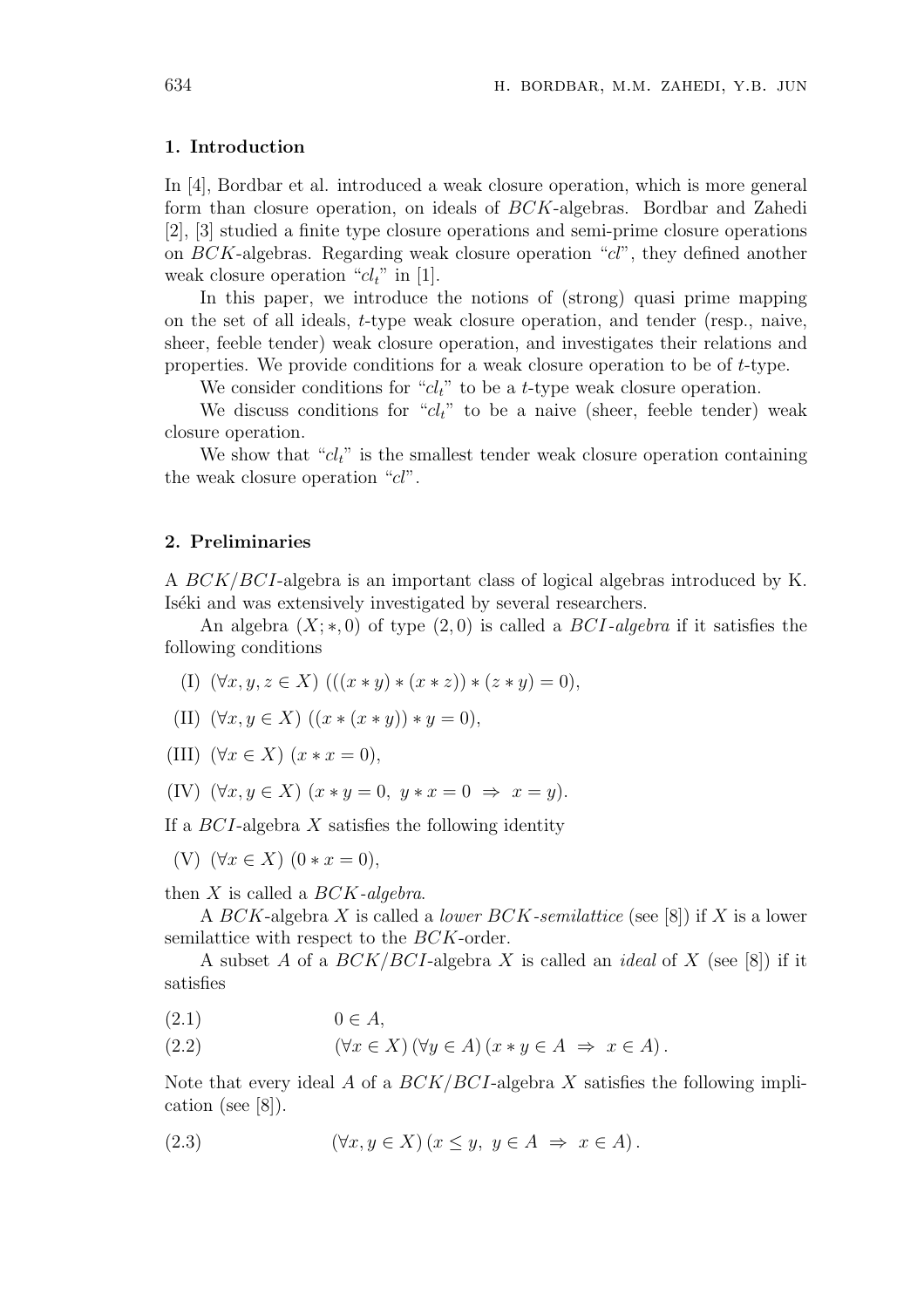For any subset *A* of *X*, the ideal generated by *A* is defined to be the intersection of all ideals of *X* containing *A*, and it is denoted by  $\langle A \rangle$ . If *A* is finite, then we say that  $\langle A \rangle$  is *finitely generated ideal* of *X* (see [8]).

Let  $\mathcal{I}(X)$  and  $\mathcal{I}_f(X)$  be the set of all ideals of X and the set of all finitely generated ideals of *X*, respectively.

We refer the reader to the books [7], [8] for further information regarding *BCK/BCI*-algebras.

### **3.** *t***-type weak closure operations**

In what follows, let *X* be a lower *BCK*-semilattice unless otherwise specified.

**Definition 3.1.** [4] An element *x* of *X* is called a *zeromeet element* of *X* if the condition

$$
(\exists y \in X \setminus \{0\}) (x \wedge y = 0)
$$

is valid. Otherwise, *x* is called a *non-zeromeet element* of *X*.

Denote by  $Z(X)$  the set of all zeromeet elements of X, that is,

 $Z(X) = \{x \in X \mid x \wedge y = 0 \text{ for some nonzero element } y \in X\}.$ 

Obviously,  $0 \in Z(X)$  and if *X* has the greatest element 1, then  $1 \in X \setminus Z(X)$ .

**Lemma 3.2.** [4] *For any*  $x, y \in X$ *, if*  $x, y \notin Z(X)$ *, then*  $x \wedge y \notin Z(X)$ *, that is, the set*  $X \setminus Z(X)$  *is closed under the operation*  $\wedge$ *.* 

**Definition 3.3.** [6] For any nonempty subsets *A* and *B* of *X*, we denote

$$
A \wedge B := \langle \{a \wedge b \mid a \in A, b \in B\} \rangle
$$

which is called the *meet ideal* of *X* generated by *A* and *B*. In this case, we say that the operation " $\wedge$ " is a *meet operation*. If  $A = \{a\}$ , then  $\{a\} \wedge B$  is denoted by  $a \wedge B$ . Also, if  $B = \{b\}$ , then  $A \wedge \{b\}$  is denoted by  $A \wedge b$ .

**Definition 3.4.** [5] For any nonempty subsets *A* and *B* of *X*, we define a set

$$
(A:_{\wedge} B) := \{ x \in X \mid x \wedge B \subseteq A \}
$$

which is called the *relative annihilator* of *B* with respect to *A*.

For a nonempty subset *B* of *X*, consider the following condition:

$$
(3.1) \qquad (\forall x, y \in X)(\forall b \in B)((x \wedge b) * (y \wedge b) \le (x * y) \wedge b).
$$

**Lemma 3.5.** [5] *If A and B are ideals of X, then the relative annihilator*  $(A : \wedge B)$ *of B with respect to A is an ideal of X.*

**Lemma 3.6.** [5] *If A is an ideal of X, then*  $(A : \wedge X) = A$  *and*  $(A : \wedge A) = X$ *.*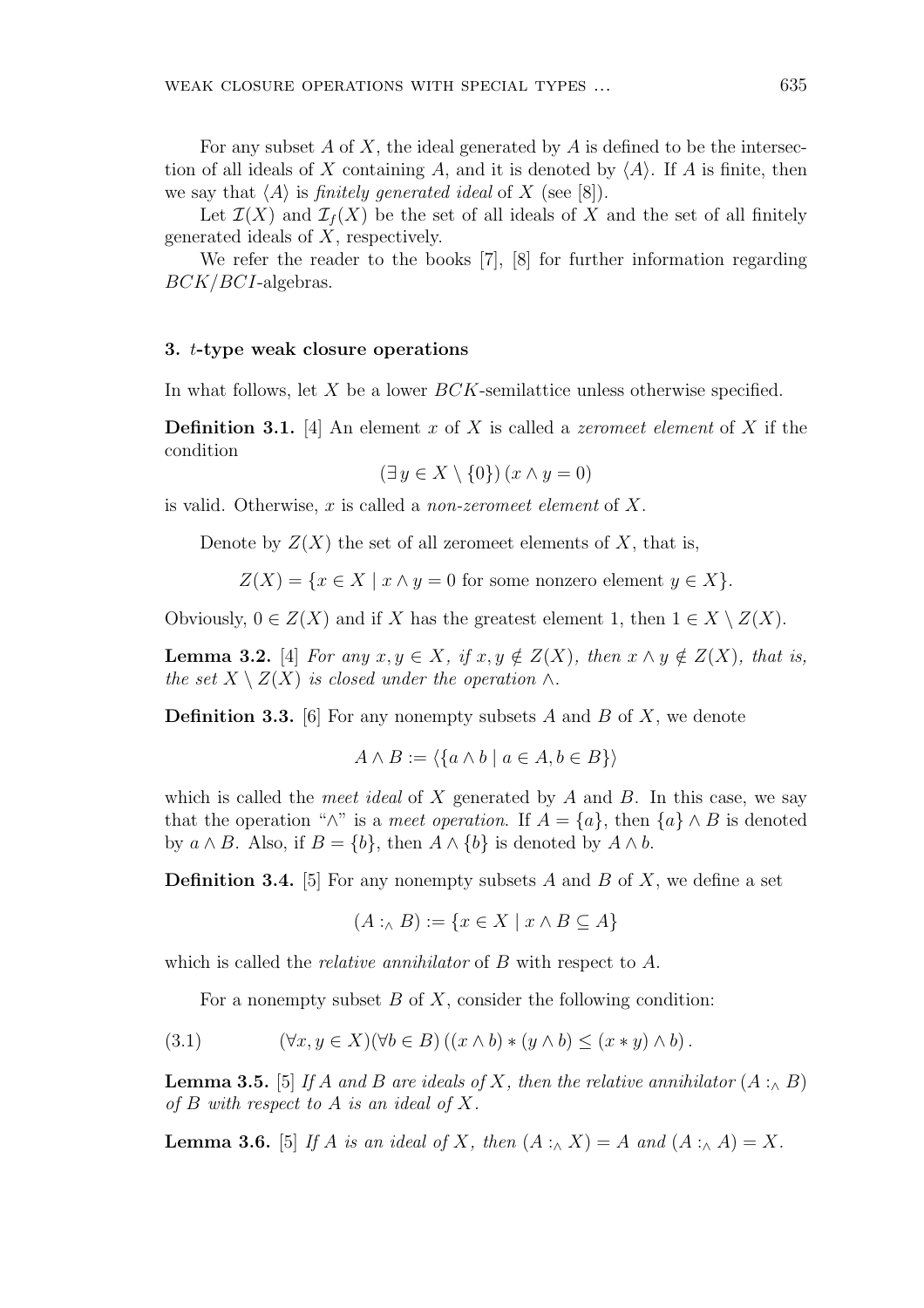**Definition 3.7.** [4] A mapping  $cl : \mathcal{I}(X) \to \mathcal{I}(X)$  is called a *weak closure operation* on  $\mathcal{I}(X)$  if the following conditions are valid.

$$
(3.2) \qquad (\forall A \in \mathcal{I}(X)) \left( A \subseteq cl(A) \right),
$$

(3.3) 
$$
(\forall A, B \in \mathcal{I}(X)) (A \subseteq B \Rightarrow cl(A) \subseteq cl(B)).
$$

If a weak closure operation  $cl : \mathcal{I}(X) \to \mathcal{I}(X)$  satisfies the condition

(3.4) 
$$
(\forall A \in \mathcal{I}(X)) (cl(cl(A)) = cl(A)),
$$

then we say that " $cl$ " is a closure operation on  $\mathcal{I}(X)$  (see [2]). In what follows, we use  $A^{cl}$  instead of  $cl(A)$ .

For any mapping  $cl : \mathcal{I}(X) \to \mathcal{I}(X)$  and every ideal *A* of *X*, let

(3.5) 
$$
K := \cup \{ ((a \wedge A)^{cl} :_{\wedge} \langle b \rangle) \mid a, b \in X \setminus Z(X) \}.
$$

Then the mapping

(3.6) 
$$
cl^*: \mathcal{I}(X) \to \mathcal{I}(X), \ A \mapsto \langle K \rangle
$$

is not a weak closure operation on  $\mathcal{I}(X)$  as seen in the following example.

**Example 3.8.** Consider a lower *BCK*-semilattice  $X = \{0, 1, 2, 3, 4\}$  with the following Cayley table.

$$
\begin{array}{c|cccc}\n* & 0 & 1 & 2 & 3 & 4 \\
\hline\n0 & 0 & 0 & 0 & 0 & 0 \\
1 & 1 & 0 & 1 & 0 & 0 \\
2 & 2 & 2 & 0 & 0 & 0 \\
3 & 3 & 3 & 3 & 0 & 0 \\
4 & 4 & 4 & 4 & 4 & 0\n\end{array}
$$

There are six ideals:  $A_0 = \{0\}$ ,  $A_1 = \{0, 1\}$ ,  $A_2 = \{0, 2\}$ ,  $A_3 = \{0, 1, 2\}$ ,  $A_4 =$  $\{0, 1, 2, 3\}$  and  $A_5 = X$ .

Define a mapping  $cl : \mathcal{I}(X) \to \mathcal{I}(X)$  by  $A_0^{cl} = A_1, A_1^{cl} = A_0, A_2^{cl} = A_1$ ,  $A_3^{cl} = A_1, A_4^{cl} = A_2$  and  $A_5^{cl} = A_3$ . Then "*cl*" is not a weak closure operation on  $\mathcal{I}(X)$  because  $A_3 \nsubseteq A_1 = A_3^{cl}$ .

Note that  $Z(X) = \{0, 1, 2\}$ . For non-zeromeet elements 3, 4 of X, we have  $((3 \wedge A_2)^{cl}: \wedge \langle 3 \rangle) = (A_2^{cl}: \wedge A_4) = (A_1: \wedge A_4) = A_1,$  $((3 \wedge A_2)^{cl} : \wedge \langle 4 \rangle) = (A_2^{cl} : \wedge A_5) = (A_1 : \wedge A_5) = A_1,$  $((4 \wedge A_2)^{cl} : \wedge \langle 3 \rangle) = (A_2^{cl} : \wedge A_4) = (A_1 : \wedge A_4) = A_1,$  $((4 \wedge A_2)^{cl}: \wedge \langle 4 \rangle) = (A_2^{cl}: \wedge A_5) = (A_1: \wedge A_5) = A_1.$ 

It follows that

$$
A_2^{cl^*} = \langle \cup \{ ((a \wedge A_2)^{cl} :_{\wedge} \langle b \rangle) \mid a, b \in X \setminus Z(X) \} \rangle = \langle A_1 \rangle = A_1 \not\supseteq A_2
$$

which shows that " $cl^*$ " is not a weak closure operation on  $\mathcal{I}(X)$ .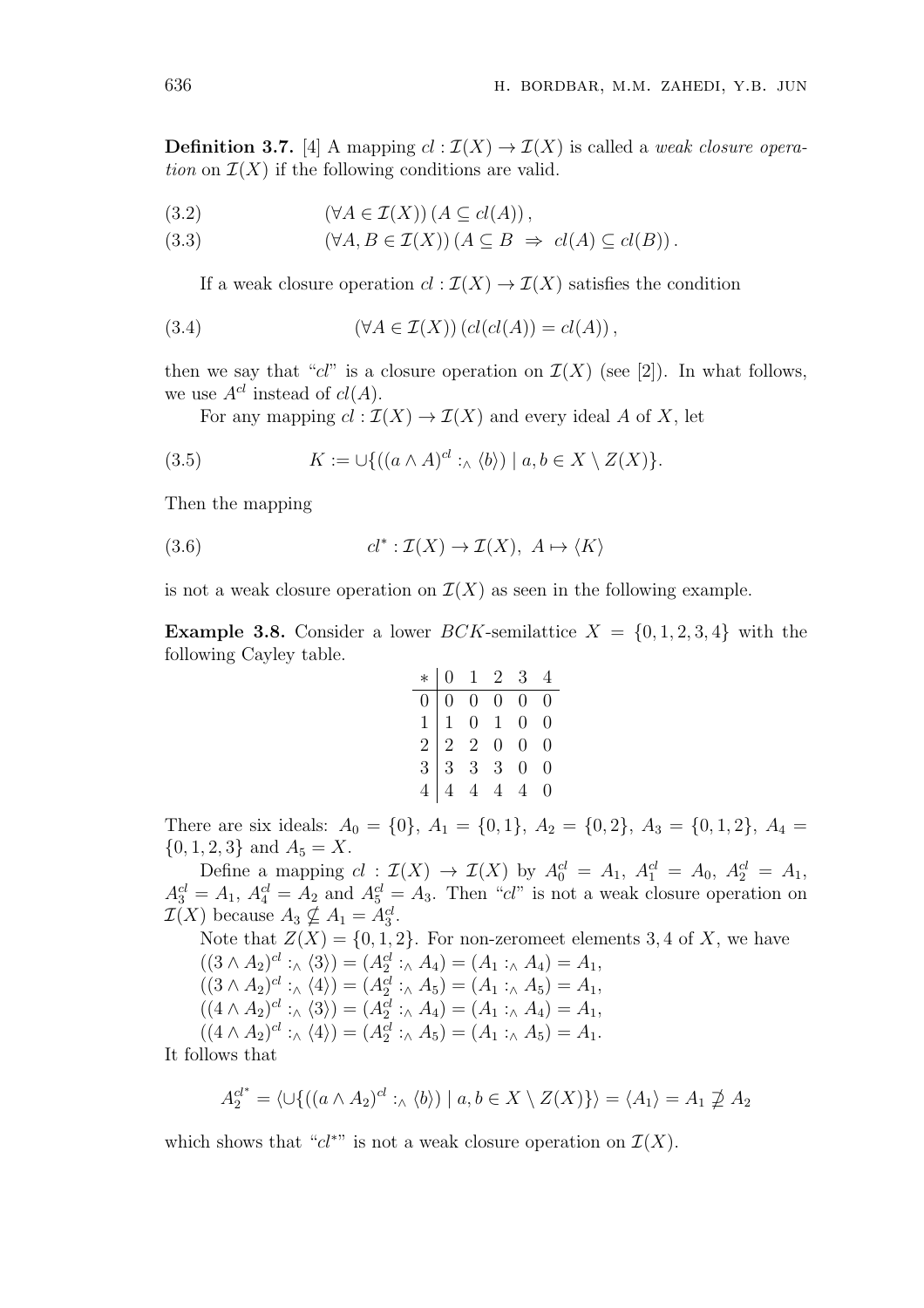If "*cl*" is a weak closure operation on  $\mathcal{I}(X)$ , then *K* in (3.5) is an ideal of *X* containing  $A^{cl}$  (see [1, Theorem 3.28]).

Assume that *X* has the greatest element 1. For a weak closure operation "*cl*" on  $\mathcal{I}(X)$ , we define a new function

$$
(3.7) \t cl_t: \mathcal{I}(X) \to \mathcal{I}(X), \ A \mapsto \cup \{((a \wedge A)^{cl} :_{\wedge} \langle b \rangle) \mid a, b \in X \setminus Z(X)\}.
$$

Then " $cl_t$ " is also a weak closure operation on  $\mathcal{I}(X)$  (see [1, Theorem 3.29]).

We investigate relations between "*cl*" and "*clt*". The following example shows that they are not equal, that is, there exists  $A \in \mathcal{I}(X)$  such that  $A^{cl} \neq A^{cl_t}$ .

**Example 3.9.** Consider the lower *BCK*-semilattice  $X = \{0, 1, 2, 3, 4\}$  which is given in Example 3.8. Note that the element 4 is the greatest element of *X* and we have 6 ideals,  $A_0 = \{0\}$ ,  $A_1 = \{0, 1\}$ ,  $A_2 = \{0, 2\}$ ,  $A_3 = \{0, 1, 2\}$ ,  $A_4 = \{0, 1, 2, 3\}$ and  $A_5 = X$ .

Define a mapping  $cl: \mathcal{I}(X) \to \mathcal{I}(X)$  by  $A_0^{cl} = A_1, A_1^{cl} = A_3, A_2^{cl} = A_3$ ,  $A_3^{cl} = A_4$ ,  $A_4^{cl} = A_4$  and  $A_5^{cl} = A_5$ . Then "*cl*" is a weak closure operation on  $\mathcal{I}(X)$ . Note that  $Z(X) = \{0, 1, 2\}$ . For non-zeromeet element 3 of X, we have

$$
((3 \wedge A_3)^{cl} :_{\wedge} \langle 3 \rangle) = (A_3^{cl} :_{\wedge} \{0, 1, 2, 3\}) = (A_4 :_{\wedge} A_4) = X.
$$

Thus  $A_3^{cl_t} = \bigcup \{ ((a \wedge A_3)^{cl} : \wedge \langle b \rangle) \mid a, b \in X \setminus Z(X) \} = X$ . Therefore

$$
A_3^{cl} = A_4 \neq X = A_3^{cl_t}.
$$

**Proposition 3.10.** *Assume that X has the greatest element* 1*. If "cl" is a weak closure operation on*  $\mathcal{I}(X)$ *, then "cl" is contained in "cl<sub>t</sub>", that is,*  $A^{cl} \subseteq A^{cl_t}$  for  $all A \in \mathcal{I}(X)$ .

**Proof.** Suppose that  $x \in A^{cl}$ . Since  $1 \wedge A = A$  and  $\langle 1 \rangle = X$ , we have

$$
A^{cl} = ((1 \wedge A)^{cl} :_{\wedge} \langle 1 \rangle) \subseteq A^{cl_t}.
$$

by Lemma 3.6. Therefore,  $x \in A^{cl_t}$  and  $A^{cl} \subseteq A^{cl_t}$  for all  $A \in \mathcal{I}(X)$ .

**Definition 3.11.** Assume that *X* has the greatest element 1. A weak closure operation " $cl$ " on  $\mathcal{I}(X)$  is said to be of  $t$ *-type* if the following assertion is valid.

(3.8) 
$$
(\forall A \in \mathcal{I}(X)) \left( A^{cl} = A^{cl_t} \right).
$$

**Example 3.12.** Consider a lower *BCK*-semilattice  $X = \{0, 1, 2, 3, 4\}$  with the following Cayley table.

|  |  | $\begin{array}{c cccc} * & 0 & 1 & 2 & 3 & 4 \\ \hline 0 & 0 & 0 & 0 & 0 & 0 \\ 1 & 1 & 0 & 1 & 0 & 0 \\ 2 & 2 & 2 & 0 & 0 & 0 \\ 3 & 3 & 2 & 1 & 0 & 3 \\ 4 & 4 & 4 & 4 & 4 & 0 \\ \end{array}$ |  |
|--|--|--------------------------------------------------------------------------------------------------------------------------------------------------------------------------------------------------|--|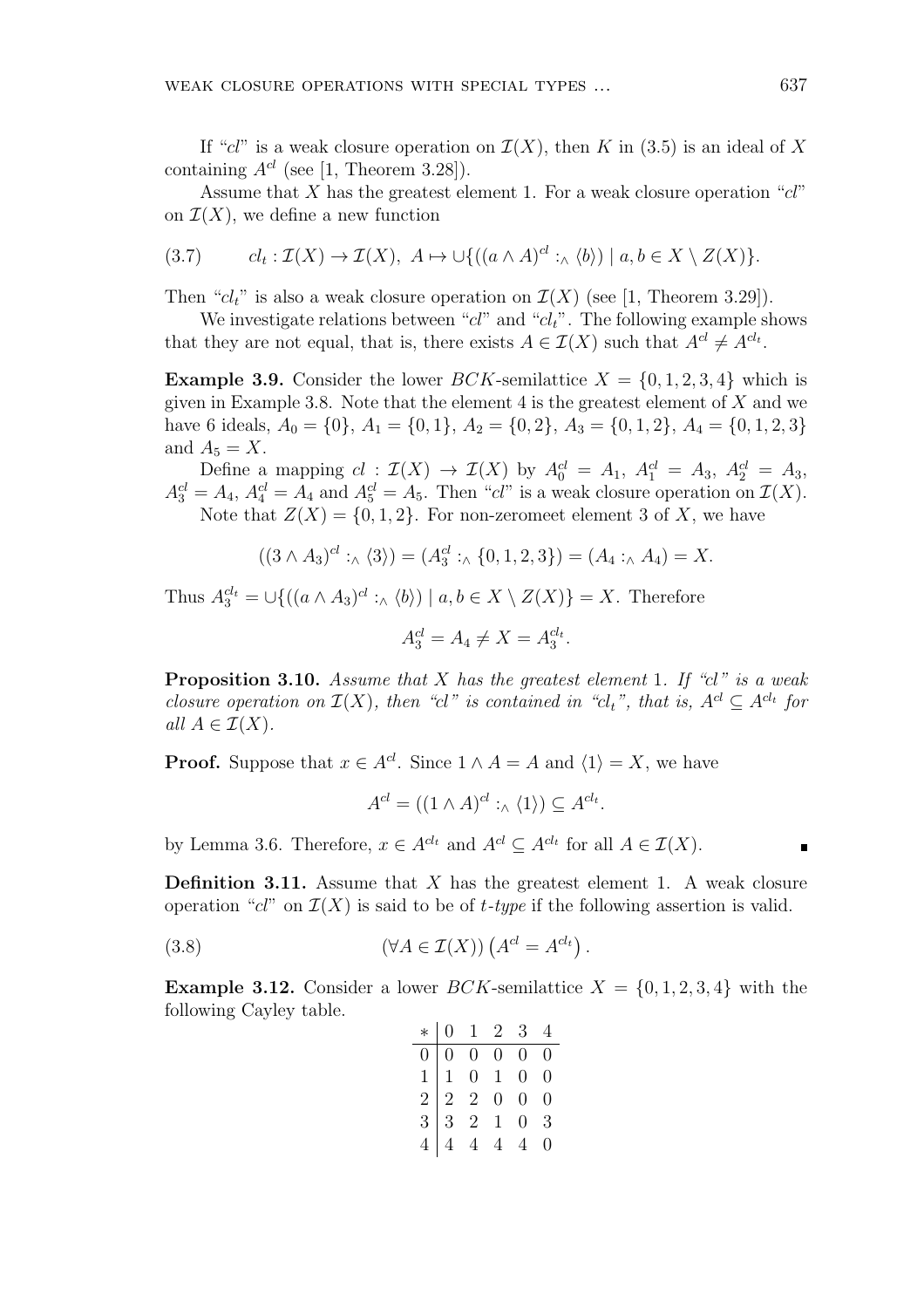The element 4 is the greatest element of *X* and we have 5 ideals:  $A_0 = \{0\}$ ,  $A_1 = \{0, 1\}, A_2 = \{0, 2\}, A_3 = \{0, 1, 2, 3\}$  and  $A_4 = X$ .

Define a mapping  $cl: \mathcal{I}(X) \to \mathcal{I}(X)$  by  $A_0^{cl} = A_0$ ,  $A_1^{cl} = A_1$ ,  $A_2^{cl} = A_2$ ,  $A_3^{cl} = A_4$  and  $A_4^{cl} = A_4$ . Then "*cl*" is a weak closure operation on  $\mathcal{I}(X)$ .

Note that  $Z(X) = \{0, 1, 2\}$ . For non-zeromeet elements 3 and 4 of X, we have  $\langle 3 \rangle = A_3$  and  $\langle 4 \rangle = A_4$ . Also,

 $((3 \wedge A_0)^{cl}: \wedge \langle 3 \rangle) = (A_0^{cl}: \wedge A_3) = (A_0: \wedge A_3) = A_0.$  $((3 \wedge A_0)^{cl}: \wedge \langle 4 \rangle) = (A_0^{cl}: \wedge A_4) = (A_0: \wedge A_4) = A_0.$  $((4 \wedge A_0)^{cl}: \wedge \langle 3 \rangle) = (A_0^{cl}: \wedge A_3) = (A_0: \wedge A_3) = A_0.$  $((4 \wedge A_0)^{cl} : \wedge \langle 4 \rangle) = (A_0^{cl} : \wedge A_4) = (A_0 : \wedge A_4) = A_0.$ Hence  $A_0^{cl_t} = A_0^{cl}$ . Similarly  $((3 \wedge A_1)^{cl} : \wedge \langle 3 \rangle) = (A_1^{cl} : \wedge A_3) = (A_1 : \wedge A_3) = A_1.$  $((3 \wedge A_1)^{cl}: \wedge \langle 4 \rangle) = (A_1^{cl}: \wedge A_4) = (A_1: \wedge A_4) = A_1.$  $((4 \wedge A_1)^{cl} : \wedge \langle 3 \rangle) = (A_1^{cl} : \wedge A_3) = (A_1 : \wedge A_3) = A_1.$  $((4 \wedge A_1)^{cl} : \wedge \langle 4 \rangle) = (A_1^{cl} : \wedge A_4) = (A_1 : \wedge A_4) = A_1.$ Thus  $A_1^{cl_t} = A_1^{cl}$ . By the similar way, we have

$$
A_i^{cl_t} = A_i^{cl}, \ i = \{2, 3, 4\}.
$$

Therefore " $cl$ " is a *t*-type weak closure operation on  $\mathcal{I}(X)$ .

Given a weak closure operation " $cl$ " on  $\mathcal{I}(X)$ , we discuss conditions for " $cl$ " to be of *t*-type.

**Theorem 3.13.** *Assume that X has the greatest element* 1*. If the greatest element* 1 *is the only non-zeromeet element of X, then every weak closure operation on*  $\mathcal{I}(X)$  *is of t-type.* 

**Proof.** Let "*cl*" be a weak closure operation on  $\mathcal{I}(X)$ . For any  $A \in \mathcal{I}(X)$ , we have  $1 \wedge A = A$  and  $\langle 1 \rangle = X$ . It follows from Lemma 3.6 that

$$
A^{cl_t} = \bigcup \{ ((a \wedge A)^{cl} :_{\wedge} \langle b \rangle) \mid a, b \in X \setminus Z(X) \}
$$
  
= ((1 \wedge A)^{cl} :\_{\wedge} \langle 1 \rangle) = (A^{cl} :\_{\wedge} X) = A^{cl}.

Therefore " $cl$ " is a *t*-type weak closure operation on  $\mathcal{I}(X)$ .

**Definition 3.14.** A mapping  $cl : \mathcal{I}(X) \to \mathcal{I}(X)$  is said to be

*• quasi-prime* if it satisfies:

(3.9) 
$$
(\forall a \in X \setminus Z(X)) (\forall A \in \mathcal{I}(X)) (a \wedge A^{cl} \subseteq (a \wedge A)^{cl}).
$$

• *strong quasi-prime* if it satisfies:

(3.10) 
$$
(\forall a \in X \setminus Z(X)) (\forall A \in \mathcal{I}(X)) (a \wedge A^{cl} = (a \wedge A)^{cl}).
$$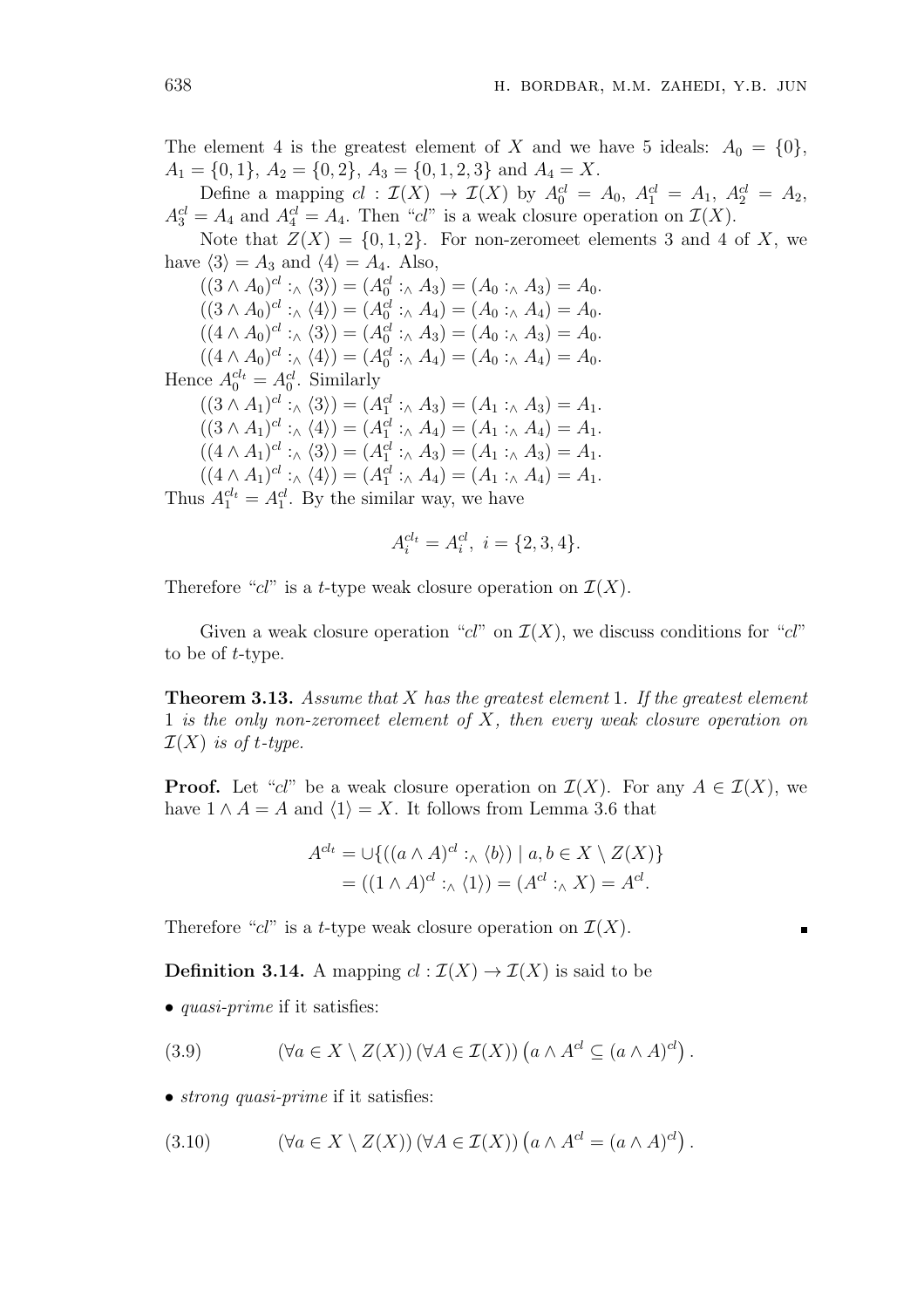**Example 3.15.** Consider a lower *BCK*-semilattice  $X = \{0, 1, 2, 3, 4\}$  $(B_{5-1-2})$ with the following Cayley table.

|  |  | $*   0 1 2 3 4$                                                                                                     |  |
|--|--|---------------------------------------------------------------------------------------------------------------------|--|
|  |  | $\begin{array}{c cccc} 0&0&0&0&0&0\ 0&0&0&0&0&0\ 1&1&0&0&0&0\ 2&2&1&0&0&0\ 3&3&3&3&0&3\ 4&4&4&4&4&0&0\ \end{array}$ |  |
|  |  |                                                                                                                     |  |
|  |  |                                                                                                                     |  |
|  |  |                                                                                                                     |  |
|  |  |                                                                                                                     |  |

There are five ideals:  $A_0 = \{0\}, A_1 = \{0, 1, 2\}, A_2 = \{0, 1, 2, 3\}, A_3 = \{0, 1, 2, 4\}$ and  $A_4 = X$ .

Define a mapping  $cl : \mathcal{I}(X) \to \mathcal{I}(X)$  by  $A_0^{cl} = A_0$ ,  $A_1^{cl} = A_2$ ,  $A_2^{cl} = A_3$ ,  $A_3^{cl} = A_4$  and  $A_4^{cl} = A_4$ . It is routine to verify that "*cl*" is a quasi-prime mapping. But it is not a weak closure operation on  $\mathcal{I}(X)$  since  $A_2 \nsubseteq A_3 = A_2^{cl}$ .

**Lemma 3.16.** *Every ideal A of X satisfies the following assertion.*

$$
(3.11) \qquad (\forall a, b, z \in X) (a \wedge b \in A \Rightarrow a \wedge \langle b \wedge z \rangle \subseteq A).
$$

**Proof.** Let  $p \in \langle b \wedge z \rangle$ . Then  $p * (b \wedge z)^n = 0$  for some  $n \in \mathbb{N}$ . Since  $b \wedge z \leq b$ , we have  $(b \wedge z)^n \leq b$ , which implies that

$$
p * b \le p * (b \wedge z)^n = 0.
$$

Hence  $p * b = 0$ , that is,  $p \leq b$ . It follows that

$$
a \wedge p \le a \wedge b \in A
$$

and so that  $a \wedge p \in A$ . Therefore  $a \wedge \langle b \wedge z \rangle \subseteq A$ .

**Theorem 3.17.** *Assume that X has the greatest element* 1*. If "cl" is a quasiprime weak closure operation on*  $\mathcal{I}(X)$ *, then "cl<sub>t</sub>" is a t-type weak closure operation on*  $\mathcal{I}(X)$ .

**Proof.** Note that " $cl_t$ " is a weak closure operation on  $\mathcal{I}(X)$ . Let  $x \in A^{cl_t}$ . Then  $x \in ((a \wedge A)^{cl}:_{\wedge} \langle b \rangle)$ , and so  $x \wedge \langle b \rangle \subseteq (a \wedge A)^{cl}$  for some  $a, b \in X \setminus Z(X)$  by (3.7). It follows from the quasi-primeness of "*cl*" that

$$
x \wedge c \wedge z \in (a \wedge A)^{cl} \wedge z = z \wedge (a \wedge A)^{cl} \subseteq (z \wedge a \wedge A)^{cl} = (z \wedge (a \wedge A))^{cl}
$$

for all  $c, z \in X \setminus Z(X)$ . Thus  $x \wedge z \in ((z \wedge (a \wedge A))^{cl}: \wedge c)$ , and so

(3.12) 
$$
x \wedge z \in ((z \wedge (a \wedge A))^{cl}:_{\wedge} \langle b \rangle) \subseteq (a \wedge A)^{cl}.
$$

Now suppose that  $w \in X \setminus Z(X)$ . Then  $z \wedge w \in X \setminus Z(X)$  by Lemma 3.2. Using Lemma 3.16 and (3.12) induces  $x \wedge \langle z \wedge w \rangle \subseteq (a \wedge A)^{cl_t}$ , and thus

$$
x \in ((a \wedge A)^{cl_t} :_{\wedge} \langle z \wedge w \rangle) \subseteq \cup \{ ((a \wedge A)^{cl_t} :_{\wedge} \langle b \rangle) \mid a, b \in X \setminus Z(X) \}.
$$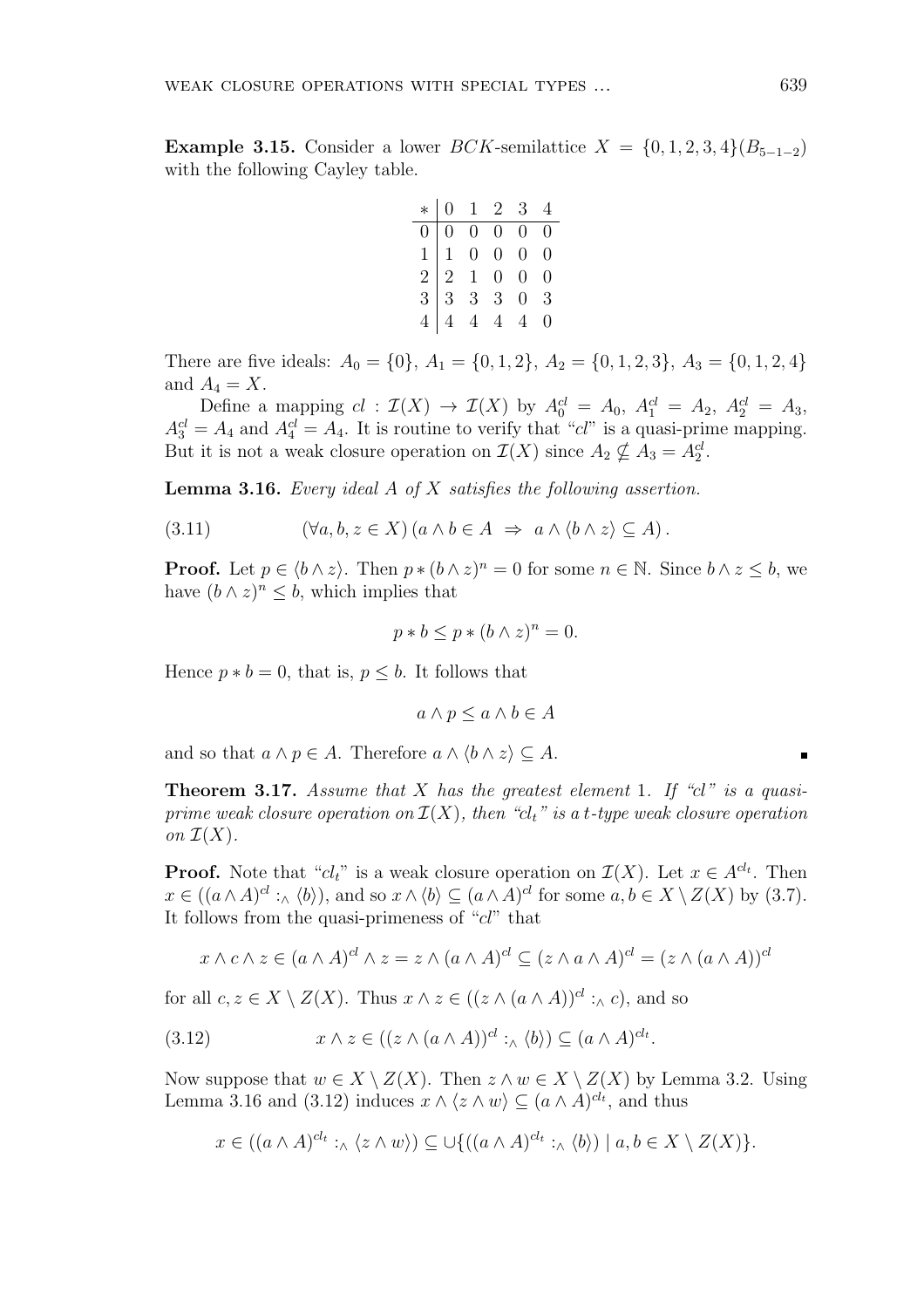Conversely, suppose that  $x \in A^{(cl_t)}$ . Then  $x \in ((a \wedge A)^{cl_t} : \wedge \langle b \rangle)$  for some  $a, b \in X \setminus Z(X)$ . Then  $x \wedge z \in (a \wedge A)^{cl_t}$  for all  $z \in \langle b \rangle$ . It follows from (3.7) that there exist  $p, q \in X \setminus Z(X)$  such that

$$
x \wedge \langle b \rangle \subseteq ((p \wedge (a \wedge A))^{cl} :_{\wedge} \langle q \rangle).
$$

Thus  $x \wedge \langle b \wedge q \rangle \subseteq x \wedge \langle b \rangle \wedge \langle q \rangle \subseteq (p \wedge (a \wedge A))^{cl}$ , which implies that

 $x \in ((p \land a \land A)^{cl}: \land \langle b \land q \rangle)$ 

Since  $p \wedge a$  and  $b \wedge q$  are elements of  $X \setminus Z(X)$  by Lemma 3.2, we conclude that  $x \in A^{clt}$ . Consequently, " $cl_t$ " is a *t*-type weak closure operation on  $\mathcal{I}(X)$ .

**Corollary 3.18.** *Assume that X has the greatest element 1. If "cl" is a strong quasi-prime weak closure operation on*  $\mathcal{I}(X)$ *, then* " $cl_t$ " is a *t-type weak closure operation on*  $\mathcal{I}(X)$ *.* 

**Definition 3.19.** A weak closure operation " $cl$ " on  $\mathcal{I}(X)$  is said to be

• *tender* if for any  $A \in \mathcal{I}(X)$  and any non-zeromeet elements *a* and *b* of *X*, the equality

(3.13) 
$$
((a \wedge A)^{cl} :_{\wedge} \langle b \rangle) = A^{cl}
$$

is valid,

• *feeble tender* if for any  $A \in \mathcal{I}(X)$  and any non-zeromeet element *a* of *X*, the equality

(3.14) 
$$
((a \wedge A)^{cl} :_{\wedge} \langle a \rangle) = A^{cl}
$$

is valid,

• *naive* if for any  $A \in \mathcal{I}(X)$  there exist non-zeromeet elements *a* and *b* of *X* such that the equality (3.13) is valid.

• *sheer* if for any  $A \in \mathcal{I}(X)$  there exists non-zeromeet element *a* of *X* such that the equality (3.14) is valid.

**Example 3.20.** Consider a lower *BCK*-semilattice  $X = \{0, 1, 2, 3, 4\}$  with the following Cayley table.

|  |  | $\begin{array}{c cccc} * & 0 & 1 & 2 & 3 & 4 \\ \hline 0 & 0 & 0 & 0 & 0 & 0 \\ 1 & 1 & 0 & 1 & 0 & 0 \\ 2 & 2 & 2 & 0 & 0 & 0 \\ 3 & 3 & 3 & 3 & 0 & 0 \\ 4 & 4 & 4 & 4 & 4 & 0 \\ \end{array}$ |  |
|--|--|--------------------------------------------------------------------------------------------------------------------------------------------------------------------------------------------------|--|

*X* has 6 ideals: *A*<sup>0</sup> = *{*0*}*, *A*<sup>1</sup> = *{*0*,* 1*}*, *A*<sup>2</sup> = *{*0*,* 2*}*, *A*<sup>3</sup> = *{*0*,* 1*,* 2*}*, *A*<sup>4</sup> =  $\{0, 1, 2, 3\}$  and  $A_5 = X$ .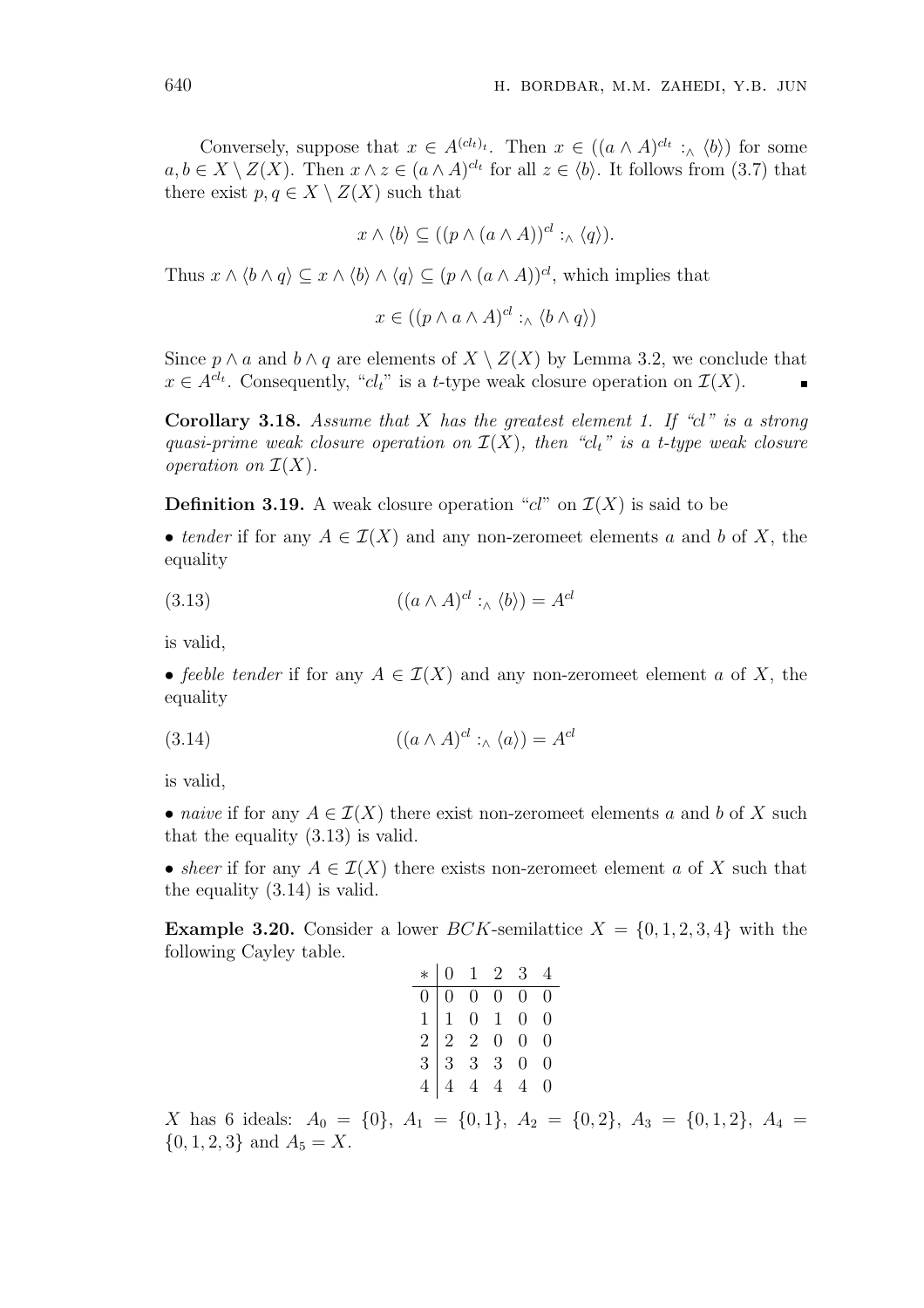Define a mapping  $cl: \mathcal{I}(X) \to \mathcal{I}(X)$  by  $A_0^{cl} = A_0$ ,  $A_1^{cl} = A_3$ ,  $A_2^{cl} = A_3$ ,  $A_3^{cl} = A_3$ ,  $A_4^{cl} = X$  and  $A_5^{cl} = X$ . Then "*cl*" is a weak closure operation on  $\mathcal{I}(X)$ . Note that  $Z(X) = \{0, 1, 2\}$ . For non-zeromeet elements 3 and 4 of X, we have  $\langle 3 \rangle = A_4$  and  $\langle 4 \rangle = X$ . Also,

$$
((3 \wedge A_0)^{cl} :_{\wedge} \langle 3 \rangle) = (A_0^{cl} :_{\wedge} A_4) = (A_0 :_{\wedge} A_4) = A_0 = A_0^{cl}.
$$
  
\n
$$
((4 \wedge A_0)^{cl} :_{\wedge} \langle 4 \rangle) = (A_0^{cl} :_{\wedge} A_5) = (A_0 :_{\wedge} A_5) = A_0 = A_0^{cl}.
$$
  
\n
$$
((3 \wedge A_1)^{cl} :_{\wedge} \langle 3 \rangle) = (A_1^{cl} :_{\wedge} A_4) = (A_3 :_{\wedge} A_4) = A_3 = A_1^{cl}.
$$
  
\n
$$
((4 \wedge A_1)^{cl} :_{\wedge} \langle 4 \rangle) = (A_1^{cl} :_{\wedge} A_5) = (A_3 :_{\wedge} A_5) = A_3 = A_1^{cl}.
$$
  
\n
$$
((3 \wedge A_2)^{cl} :_{\wedge} \langle 3 \rangle) = (A_2^{cl} :_{\wedge} A_4) = (A_3 :_{\wedge} A_4) = A_3 = A_2^{cl}.
$$
  
\n
$$
((4 \wedge A_2)^{cl} :_{\wedge} \langle 4 \rangle) = (A_2^{cl} :_{\wedge} A_5) = (A_3 :_{\wedge} A_5) = A_3 = A_2^{cl}.
$$
  
\n
$$
((3 \wedge A_3)^{cl} :_{\wedge} \langle 3 \rangle) = (A_3^{cl} :_{\wedge} A_4) = (A_3 :_{\wedge} A_4) = A_3 = A_3^{cl}.
$$
  
\n
$$
((4 \wedge A_3)^{cl} :_{\wedge} \langle 4 \rangle) = (A_3^{cl} :_{\wedge} A_5) = (A_3 :_{\wedge} A_5) = A_3 = A_3^{cl}.
$$
  
\n
$$
((3 \wedge A_4)^{cl} :_{\wedge} \langle 3 \rangle) = (A_4^{cl} :_{\wedge} A_4) = (A_5 :_{\wedge} A_5) = A_5 = A_4^{cl}.
$$
  
\n
$$
((4 \wedge A_4)^{cl} :_{\wedge} \langle 4 \rangle) = (A_4
$$

Obviously, every tender weak closure operation is a naive weak closure operation, but the converse is not true in general as seen in the following example.

**Example 3.21.** Consider a lower *BCK*-semilattice  $X = \{0, 1, 2, 3\}$  with the following Cayley table.

$$
\begin{array}{c|cccc}\n* & 0 & 1 & 2 & 3 \\
\hline\n0 & 0 & 0 & 0 & 0 \\
1 & 1 & 0 & 0 & 0 \\
2 & 2 & 1 & 0 & 1 \\
3 & 3 & 3 & 3 & 0\n\end{array}
$$

We have 3 ideals of *X*, and they are  $A_0 = \{0\}$ ,  $A_1 = \{0, 1, 2\}$  and  $A_2 = X$ .

Define a mapping  $cl : \mathcal{I}(X) \to \mathcal{I}(X)$  by  $A_0^{cl} = A_1^{cl} = A_1$  and  $A_2^{cl} = A_2$ .

We can easily check that " $cl$ " is a naive weak closure operation on  $\mathcal{I}(X)$ . But, it is not a tender weak closure operation on  $\mathcal{I}(X)$ . In fact, we know that there are two non-zeromeet elements 2 and 3. Thus

$$
((3 \wedge A_1)^{cl} :_{\wedge} \langle 2 \rangle) = (A_1^{cl} :_{\wedge} \langle 2 \rangle) = (A_1 :_{\wedge} A_1) = X \neq A_1 = A_1^{cl}.
$$

Obviously, every feeble tender weak closure operation is a sheer weak closure operation, but the converse is not true in general as seen in the following example.

**Example 3.22.** Consider a lower *BCK*-semilattice  $X = \{0, 1, 2, 3, 4\}$  with the following Cayley table.

|  |  | $\begin{array}{c cccc} * & 0 & 1 & 2 & 3 & 4 \\ \hline 0 & 0 & 0 & 0 & 0 & 0 \\ 1 & 1 & 0 & 0 & 0 & 0 \\ 2 & 2 & 2 & 0 & 0 & 0 \\ 3 & 3 & 3 & 3 & 0 & 3 \\ 4 & 4 & 4 & 4 & 4 & 0 \\ \end{array}$ |  |
|--|--|--------------------------------------------------------------------------------------------------------------------------------------------------------------------------------------------------|--|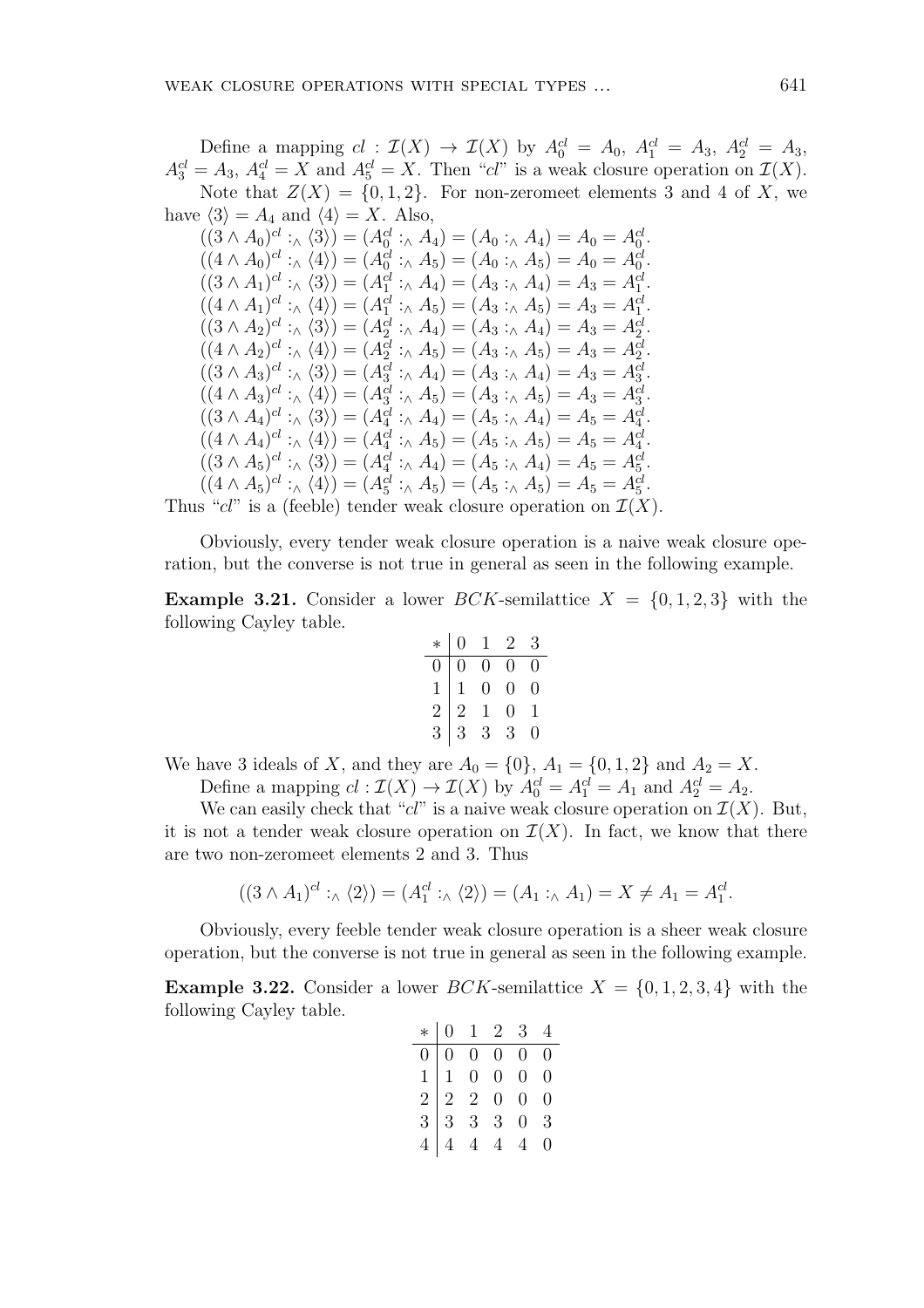There are six ideals:  $A_0 = \{0\}$ ,  $A_1 = \{0, 1\}$ ,  $A_2 = \{0, 1, 2\}$ ,  $A_3 = \{0, 1, 2, 3\}$ ,  $A_4 = \{0, 1, 2, 4\}$  and  $A_5 = X$ . Define a mapping  $cl : \mathcal{I}(X) \to \mathcal{I}(X)$  by  $A_0^{cl} = A_0$ ,  $A_1^{cl} = A_4$ ,  $A_2^{cl} = A_4$ ,  $A_3^{cl} = X$ ,  $A_4^{cl} = X$  and  $A_5^{cl} = X$ . Then "*cl*" is a weak closure operation on  $\mathcal{I}(X)$ .

Note that  $Z(X) = \{0\}$ . For non-zeromeet elements 3 and 4 of X, we have  $\langle 3 \rangle = A_3$  and  $\langle 4 \rangle = A_4$ . Also,

 $((3 \wedge A_0)^{cl} : \wedge \langle 3 \rangle) = (A_0^{cl} : \wedge A_3) = (A_0 : \wedge A_3) = A_0 = A_0^{cl}.$  $((3 \wedge A_1)^{cl} : \wedge \langle 3 \rangle) = (A_1^{cl} : \wedge A_3) = (A_4 : \wedge A_3) = A_4 = A_1^{cl}$ *.*  $((3 \wedge A_2)^{cl} : \wedge \langle 3 \rangle) = (A_2^{cl} : \wedge A_3) = (A_4 : \wedge A_3) = A_4 = A_2^{cl}.$  $((4 \wedge A_3)^{cl} : \wedge \langle 4 \rangle) = (A_2^{cl} : \wedge A_4) = (A_4 : \wedge A_4) = X = A_3^{cl}.$  $((4 \wedge A_4)^{cl} : \wedge \langle 4 \rangle) = (A_4^{cl} : \wedge A_4) = (X : \wedge A_4) = X = A_4^{cl}.$  $((4 \wedge A_5)^{cl}: \wedge \langle 4 \rangle) = (A_4^{cl}: \wedge A_4) = (X: \wedge A_4) = X = A_5^{cl}.$ 

Thus "*cl*" is a sheer weak closure operation. But it is not feeble tender since

$$
((3 \wedge A_4)^{cl} :_{\wedge} \langle 3 \rangle) = (A_2^{cl} :_{\wedge} A_3) = (A_4 :_{\wedge} A_3) = A_4 \neq X = A_4^{cl}.
$$

**Theorem 3.23.** *Assume that X has the greatest element* 1*. If "cl" is a quasiprime weak closure operation on*  $\mathcal{I}(X)$ *, then "cl<sub>t</sub>" is a naive weak closure operation on*  $\mathcal{I}(X)$ *.* 

**Proof.** Note that " $cl_t$ " is a weak closure operation on  $\mathcal{I}(X)$ . Suppose that A is an ideal of *X* and  $x \in A^{cl_t}$ . Then there exist  $p, q \in X \setminus Z(X)$  such that  $x \in ((p \wedge A)^{cl}:_{\wedge} \langle q \rangle)$ . So  $x \wedge \langle q \rangle \subseteq (p \wedge A)^{cl}$ . Let  $a \in X \setminus Z(X)$ . Then

 $a \wedge x \wedge \langle q \rangle \subseteq a \wedge (p \wedge A)^{cl} \subseteq (a \wedge p \wedge A)^{cl}$ 

by the quasi-primeness of "*cl*", and thus

$$
x \wedge a \in ((p \wedge (a \wedge A))^{cl}:_{\wedge} \langle q \rangle) \subseteq (a \wedge A)^{cl_t}.
$$

It follows from Lemma 3.16 that

$$
x \wedge \langle a \wedge b \rangle \subseteq (a \wedge A)^{cl_t}
$$

for  $b \in X \setminus Z(X)$ . Therefore  $x \in ((a \wedge A)^{cl_t}: \wedge \langle a \wedge b \rangle)$  which means that there exist non-zeromeet elements *s*, *t* such that  $x \in ((s \wedge A)^{cl_t}:_{\wedge} \langle t \rangle).$ 

Conversely, let  $x \in ((a \land A)^{cl_t} : \land \langle b \rangle)$  for some  $a, b \in X \setminus Z(X)$ . Then  $x \wedge \langle b \rangle \subseteq (a \wedge A)^{cl_t}$ , and so there exist  $p, q \in X \setminus Z(X)$  such that

 $x \wedge \langle b \rangle \subseteq ((p \wedge (a \wedge A))^{cl}: \wedge \langle q \rangle).$ 

Thus  $x \wedge \langle q \wedge b \rangle \subseteq x \wedge \langle q \rangle \wedge \langle b \rangle \subseteq (p \wedge (a \wedge A))^{cl}$ , which means that

$$
x \in (((p \wedge a) \wedge A)^{cl} :_{\wedge} \langle q \wedge b \rangle) \subseteq A^{cl_{t}}.
$$

Consequently, " $cl_t$ " is a naive weak closure operation on  $\mathcal{I}(X)$ .

**Corollary 3.24.** *Assume that X has the greatest element 1. If "cl" is a strong quasi-prime weak closure operation on*  $\mathcal{I}(X)$ *, then* " $cl_t$ " *is a naive weak closure operation on*  $\mathcal{I}(X)$ .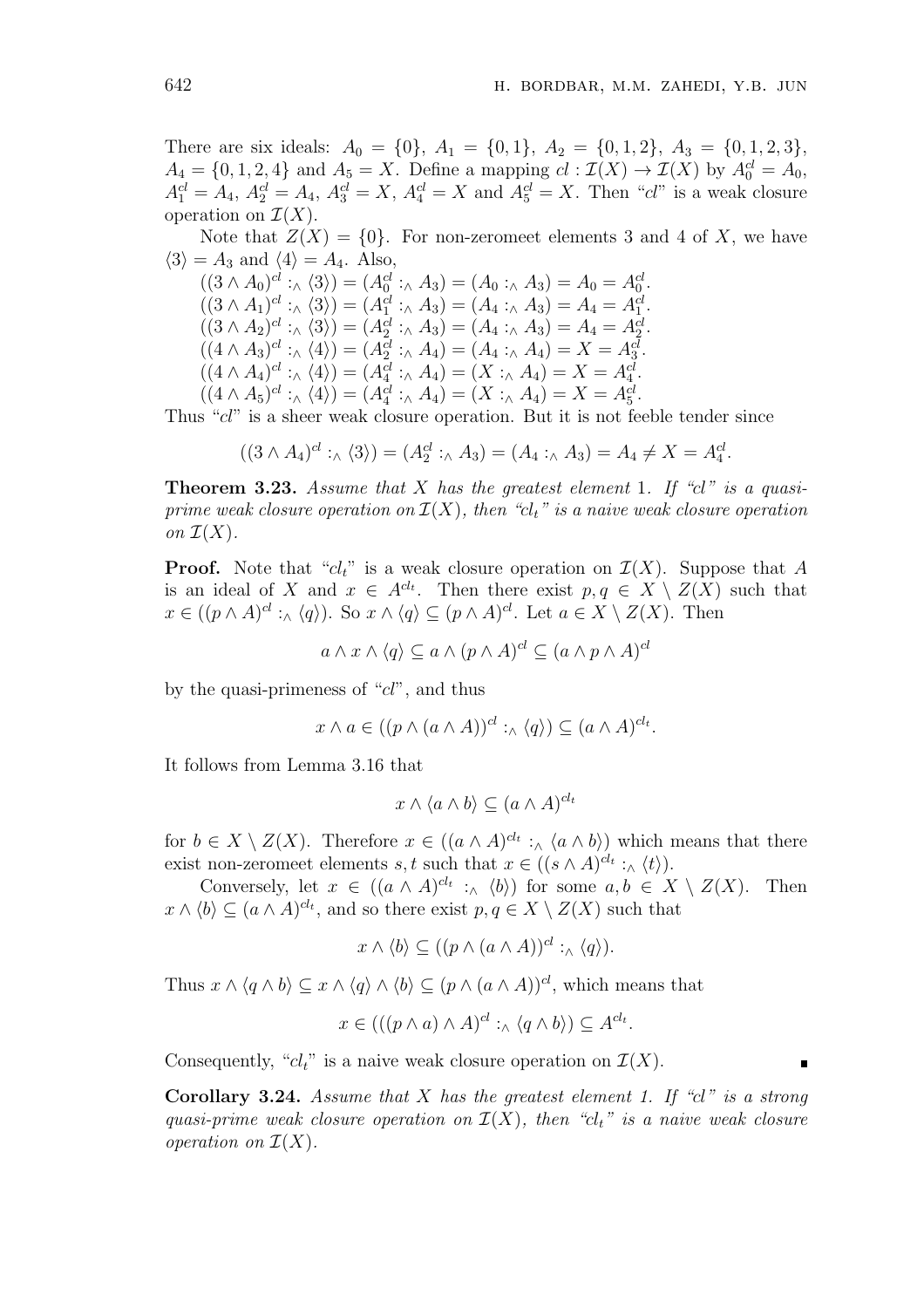**Lemma 3.25.** [4] *Assume that X has the greatest element* 1*. If "cl" is a tender weak closure operation on*  $\mathcal{I}(X)$ *, then so is the function "cl<sub>t</sub>" in* (3.7)*.* 

**Theorem 3.26.** *Assume that X has the greatest element* 1*. If "cl" is a tender weak closure operation on*  $\mathcal{I}(X)$ *, then* " $cl_t$ " *is the smallest tender weak closure operation on*  $\mathcal{I}(X)$  *such that "cl*" *is contained in "cl<sub>t</sub>", that is,*  $A^{cl} \subseteq A^{cl_t}$  *for all*  $A \in \mathcal{I}(X)$ .

**Proof.** By using Proposition 3.10 and Lemma 3.25, "*clt*" is a tender weak closure operation which contains "*cl*". Now suppose that "*cl*1" is a tender weak closure operation which contains "*cl*". For any  $A \in \mathcal{I}(X)$ , if  $x \in A^{cl_t}$ , then  $x \in ((p \wedge A)^{cl} : \wedge$  $\langle q \rangle$ ) for some *p, q* ∈ *X*  $\setminus$  *Z*(*X*). Since *A*<sup>*cl*</sup>  $\subseteq$  *A*<sup>*cl*<sub>1</sub></sup> and "*cl*<sub>1</sub>" is a tender weak closure operation, we have

$$
x \in ((p \wedge A)^{cl_1} :_{\wedge} \langle q \rangle) = A^{cl_1},
$$

which shows that  $A^{cl_t} \subseteq A^{cl_1}$ .

**Theorem 3.27.** *Assume that X has the greatest element* 1*. If "cl" is a quasiprime weak closure operation on*  $\mathcal{I}(X)$ *, then "cl<sub>t</sub>" is a feeble tender weak closure operation on*  $\mathcal{I}(X)$ .

**Proof.** Note that " $cl_t$ " is a weak closure operation on  $\mathcal{I}(X)$ . Suppose that A is an ideal of *X* and  $x \in A^{cl_t}$ . Then there exist  $p, q \in X \setminus Z(X)$  such that  $x \in ((p \wedge A)^{cl}:_{\wedge} \langle q \rangle)$ . So  $x \wedge \langle q \rangle \subseteq (p \wedge A)^{cl}$ . Let  $a \in X \setminus Z(X)$  be an arbitrary element. Using the quasi-primeness of "*cl*" implies

$$
a \wedge x \wedge \langle q \rangle \subseteq a \wedge (p \wedge A)^{cl} \subseteq (a \wedge p \wedge A)^{cl}.
$$

Thus  $x \wedge a \in ((p \wedge (a \wedge A))^{cl} :_{\wedge} \langle q \rangle) \subseteq (a \wedge A)^{cl_t}$ . It follows from Lemma 3.16 that

$$
x \wedge \langle a \rangle = x \wedge \langle a \wedge a \rangle \subseteq (a \wedge A)^{cl_t}
$$

and so that  $x \in ((a \land A)^{cl_t} : \land \langle a \rangle)$  for all  $a \in X \setminus Z(X)$ 

Conversely, let  $x \in ((a \wedge A)^{cl_t} :_{\wedge} \langle a \rangle)$  for  $a \in X \setminus Z(X)$ . Then  $x \wedge z \in (a \wedge A)^{cl_t}$ for every element  $z \in \langle a \rangle$ . So there exist  $p, q \in X \setminus Z(X)$  such that

$$
x \wedge z \in ((p \wedge (a \wedge A))^{cl}:_{\wedge} \langle q \rangle).
$$

Hence  $x \wedge \langle a \rangle \subseteq ((p \wedge (a \wedge A))^{cl} :_{\wedge} \langle q \rangle)$ , and so  $x \wedge \langle q \wedge a \rangle \subseteq x \wedge \langle q \rangle \wedge \langle a \rangle \subseteq$  $(p \wedge (a \wedge A))^{cl}$ . Therefore

$$
x \in (((p \wedge a) \wedge A)^{cl} :_{\wedge} \langle q \wedge a \rangle) \subseteq A^{cl_{t}}.
$$

Consequently, " $cl_t$ " is a feeble tender weak closure operation on  $\mathcal{I}(X)$ .

**Corollary 3.28.** *Assume that X has the greatest element* 1*. If "cl" is a quasiprime weak closure operation on*  $\mathcal{I}(X)$ *, then "cl<sub>t</sub>" is a sheer weak closure operation on*  $\mathcal{I}(X)$ .

**Corollary 3.29.** *Assume that X has the greatest element* 1*. If "cl" is a strong quasi-prime weak closure operation on*  $\mathcal{I}(X)$ , then " $cl_t$ " is a feeble tender weak *closure operation on*  $\mathcal{I}(X)$  *and so a sheer weak closure operation on*  $\mathcal{I}(X)$ *.*